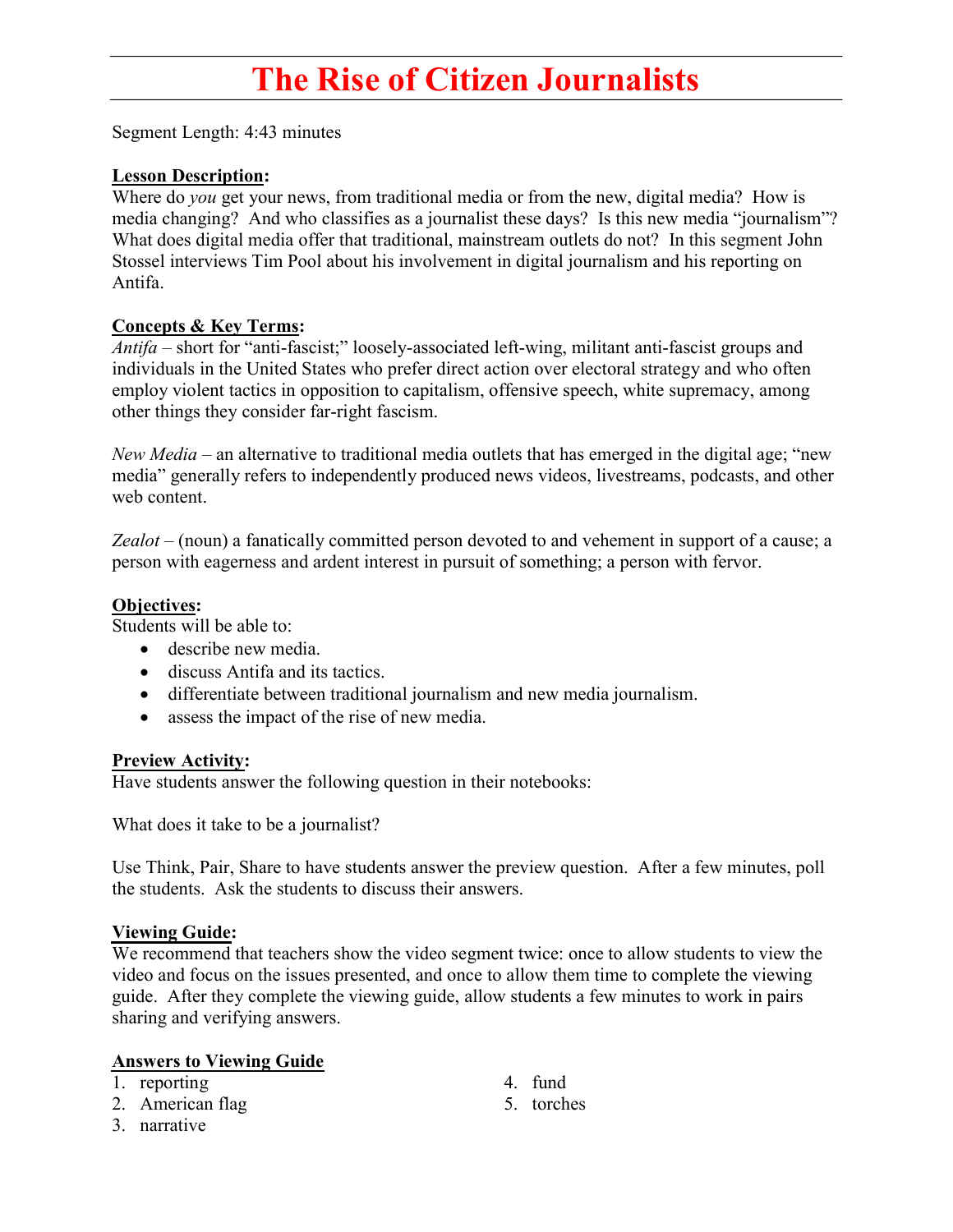# The Rise of Citizen Journalists

|                         | Viewing Guide                                                                         |                                                                                                                                                                                       |
|-------------------------|---------------------------------------------------------------------------------------|---------------------------------------------------------------------------------------------------------------------------------------------------------------------------------------|
| Name                    |                                                                                       | Date                                                                                                                                                                                  |
| Class                   | <u> 1989 - Johann Barbara, martxa a</u>                                               | Teacher                                                                                                                                                                               |
|                         | <b>Directions:</b> As you watch the video, fill in the blanks with the correct words. |                                                                                                                                                                                       |
|                         |                                                                                       |                                                                                                                                                                                       |
| 2.                      |                                                                                       | You look at this protest in Portland. A Bernie Sanders supporter showed up with an                                                                                                    |
|                         |                                                                                       | to protest against the fascists. And so,                                                                                                                                              |
| a concussion.           |                                                                                       | what did Antifa do? Cracked him over the head with a club and put him in the hospital with                                                                                            |
| 3.<br>The initial       |                                                                                       | that we heard from the activists was that this kid got in                                                                                                                             |
| else watched the video. |                                                                                       | this man's face. You have just seen right now, it's actually the other way around. No one                                                                                             |
| 4.                      |                                                                                       | I want to know why things are happening. Some people don't trust the media. I don't know<br>who to believe. Why don't I just go there and I can see for myself. And then it turns out |
| 5.                      |                                                                                       | When I was growing up, it was the religious conservatives that had the moral panic about<br>music and swear words. But today the moral panic is coming from the left. What happened   |

At the end of the video, John Stossel said, "Pool is one of many new media people who are changing how reporting is done." How so? \_\_\_\_\_\_\_\_\_\_\_\_\_\_\_\_\_\_\_\_\_\_\_\_\_\_\_\_\_\_\_\_\_\_\_\_\_\_\_\_\_\_

| Is new media in the digital age good for journalism?  | Why / Why not? |
|-------------------------------------------------------|----------------|
| Is new media in the digital age good for the country? | Why / Why not? |
|                                                       |                |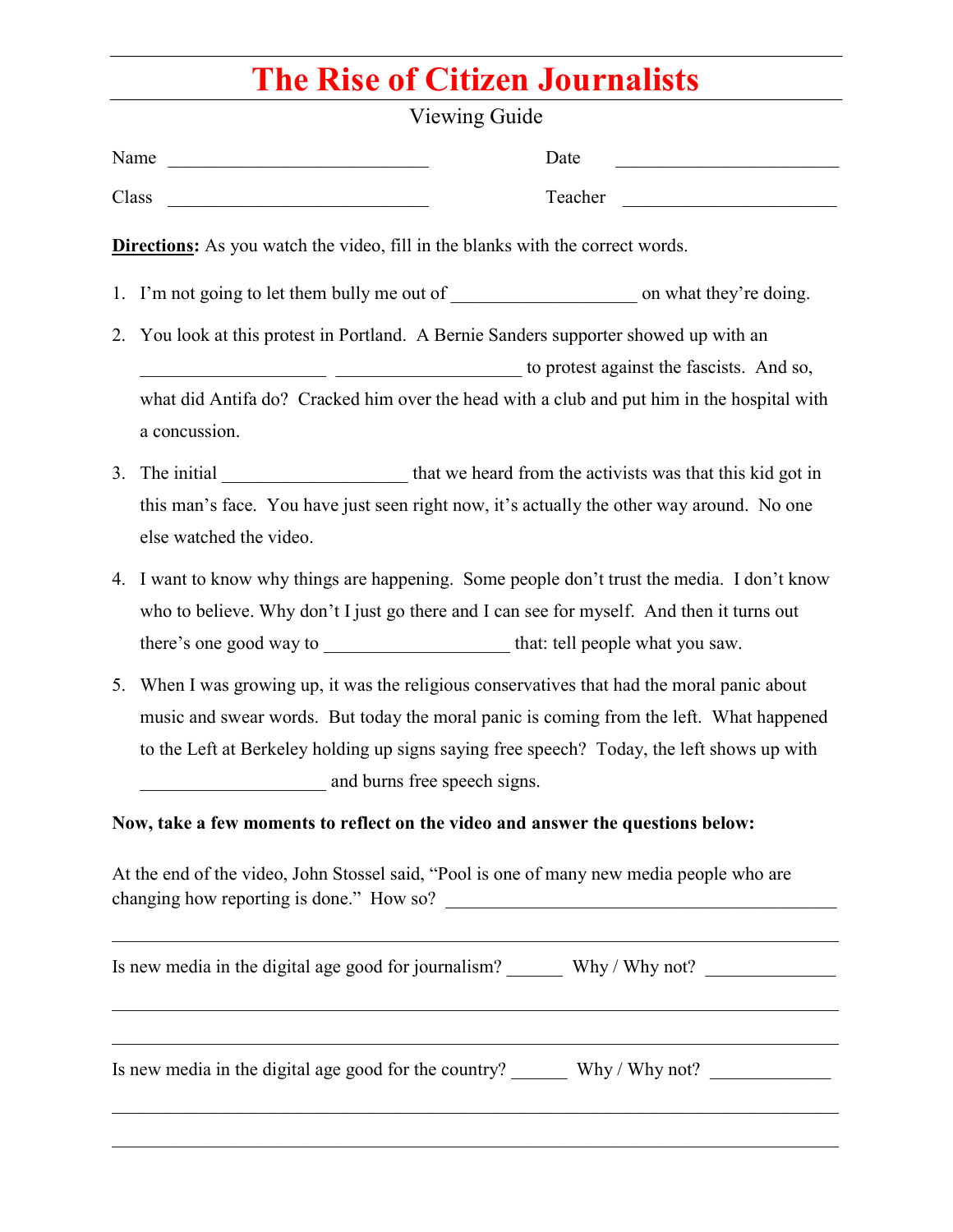## Discussion and Analysis:

- 1. What do you think the term "citizen journalist" means? Aren't all journalists citizens?
- 2. Now that many of us can video record and write and publish on social media, does that make us all potential journalists, or is there more to being a journalist?
- 3. Why did Tim Pool become a reporter?
- 4. Why would people bully and harass reporters?
- 5. What is Antifa? What do they claim to do? What tactics do they use?
- 6. Based on what you've seen in the video and what you're heard about Antifa, how do some Antifa members behave? Why does Antifa have a de-escalation team?
- 7. Tim Pool says Antifa is helping actually helping President Trump. How?
- 8. If reporters report from their own perspective and with their own biases, who reports the truth?
- 9. Why do you suppose so many journalists got the story about Covington Catholic High School students wrong?
- 10. Tim Pool said his coverage of so-called "no-go zones" in Sweden was popular with his viewers for its nuance. What does this say about some news consumers?
- 11. Tim Pool said he was a supporter of Democrat Bernie Sanders, but that groups such as Antifa want to paint him as a conservative. Why?
- 12. What is a zealot? Why is Tim Pool a zealot for free speech?
- 13. John Stossel said that while he doesn't agree with everything they say, he is glad these new media such journalists exist. Why?
- 14. John Stossel says reporting is changing. How so?
- 15. Is it easier to become a new media journalist than to make it in the mainstream media? Why / Why not?
- 16. Tim Pool dropped out of high school. He found an interest, set about doing it, and learned how to monetize it. What do you think was most important? Did Tim recommend others to drop out? What would you say to a friend who wanted to drop out of high school?

# Discuss These Lines from the Video:

- 1. The news you're getting comes straight from me and straight from the source on the ground.
- 2. A Bernie Sanders supporter showed up with an American flag to protest against the fascists. And so, what did Antifa do? Cracked him over the head with a club and put him in the hospital with a concussion.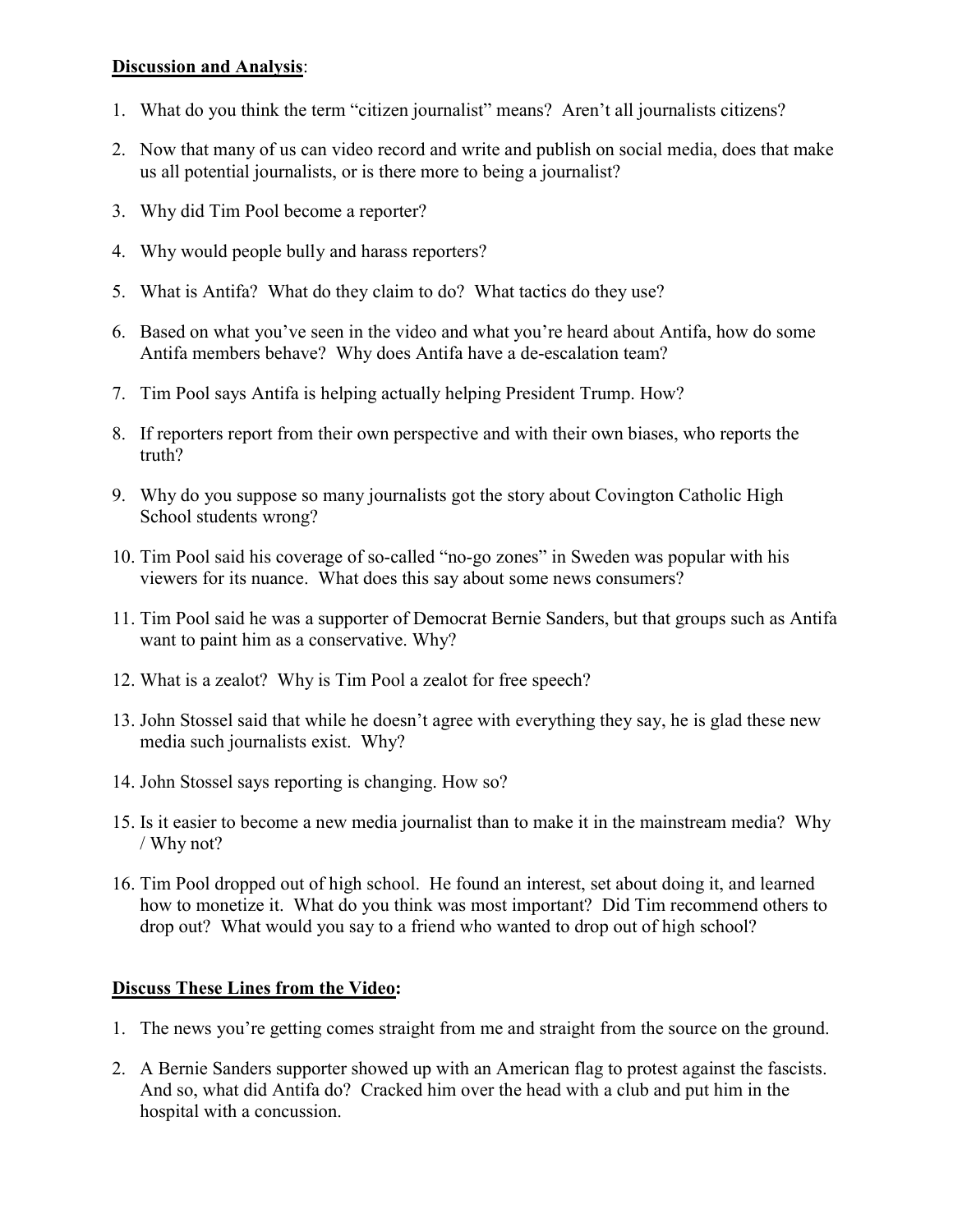- 3. All of these big news outlets—even the Washington Post, CNN—they immediately made the assumption, "he must be a racist sneering at this Native American man." I didn't make that assumption. I just see a guy banging a drum and a kid with a weird look on his face.
- 4. Instead of going to college and taking on debt, Pool just started videotaping what interested him.
- 5. But you know, one side will have you believe it's the end of the world and the other will have you believe nothing's happening at all.
- 6. What happened to the left at Berkeley holding up signs saying, "free speech"? Today, the left shows up with torches and burns free speech signs.

# Quotes for Discussion:

The need for gatekeeping in today's media environment is stronger than ever, as there needs to be an honest public sphere which provides academic, cultural, historic, and ethical news, which has been filtered through by gatekeeping journalists.... Professional journalists need to assert control over news construction and protect their statuses among the public.

– Gabrielle Tutheridge

More voices, more sources, more access, more perspectives in news is better, and that's what the internet age has given us, and that's good for consumers of news.... – – Brian Doherty

Our social media friends have become the "managing editors" deciding what we see. An article needs to be "liked" and shared multiple times before many people see it in their feed.... There are also many "fake news" websites that compete for attention with sensational headlines and ridiculous storylines that tend to get shared more often due to the lack of readers fact checking or reading more than the headline. That means that authentic content is hard to come by now. In fact, fake news is actually more likely to spread than the truth.  $\overline{\phantom{a}}$  – Nicole Martin

Eyewitnesses to breaking news can tweet pictures from scenes, when professional journalists aren't always present. People who are victims of oppressive regimes can publish text, videos and photos from the world's conflict zones instantaneously, bearing witness as citizen journalists and allowing the masses to see and consume history, unfiltered. – Daniel Petty

I am grateful to journalism for waking me up to the realities of the world. – Eduardo Galeano

## Activities:

- 1. Have students complete the accompanying Quotes Activity and Stakeholders Chart.
- 2. Read and write a summary of one of the following articles:
	- A) "Three Major Ways Social Media is Changing Journalism" by Kurt Wagner https://www.scu.edu/illuminate/thought-leaders/kurt-wagner-12/three-majorways-social-media-is-changing-journalism.html
	- B) "Distrust of Social Media is Dragging Traditional Journalism Down" by James Ball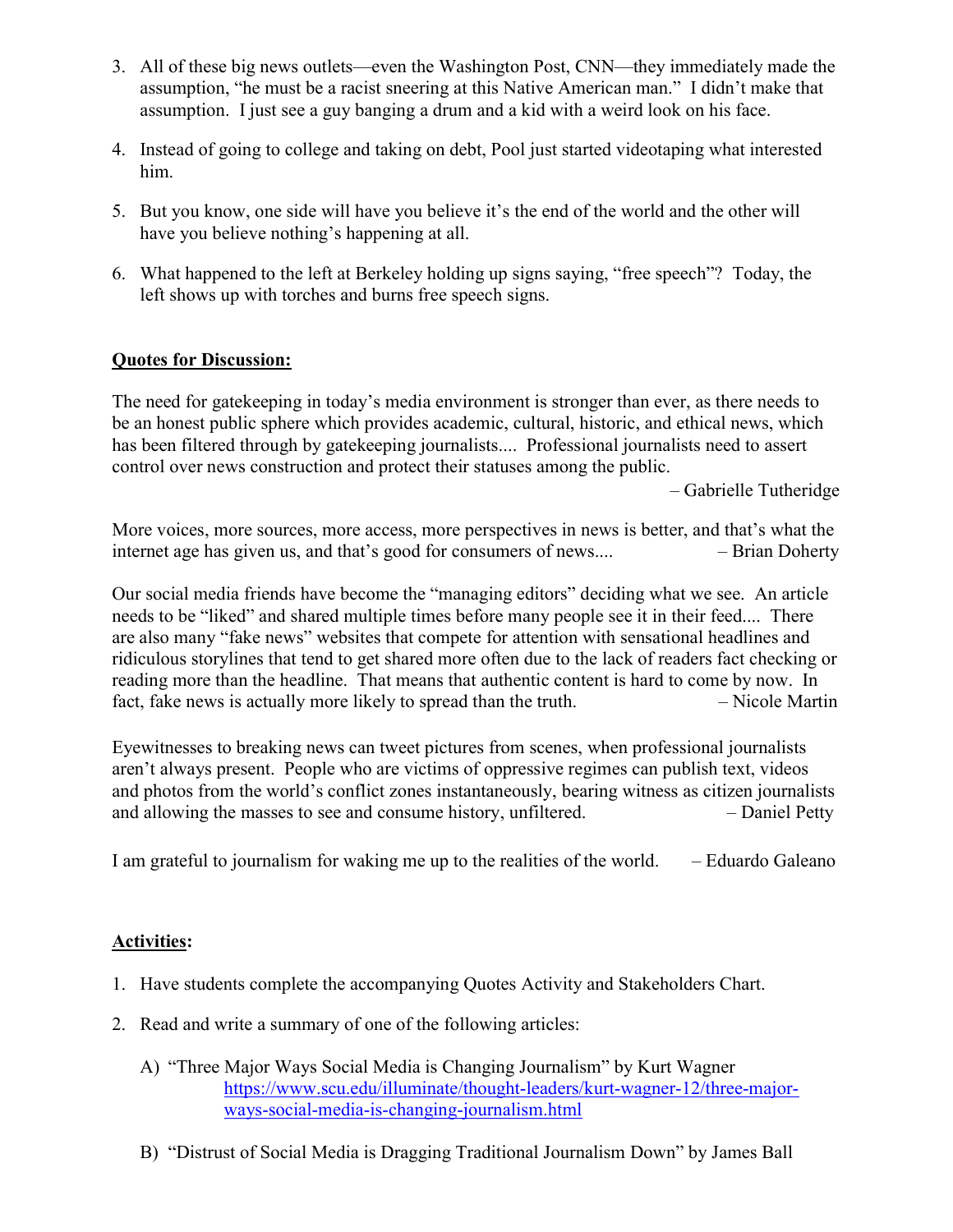https://www.theguardian.com/commentisfree/2018/jan/22/distrust-social-mediatraditional-journalism-fake-news

- C) "The Role of the Citizen Journalist in Today's World is Changing" by Mary Bock https://news.utexas.edu/2016/10/19/role-of-the-citizen-journalist-is-changing/
- D) "How Podcasting is Changing the News Media" by Geoffrey James https://www.inc.com/geoffrey-james/will-podcasting-save-the-news-mediaindustry.html
- E) "How Social Media Has Changed How We Consume News" by Nicole Martin https://www.forbes.com/sites/nicolemartin1/2018/11/30/how-social-media-haschanged-how-we-consume-news/#6b7997d93c3c
- 3. Write a persuasive essay in which you explain possible benefits and drawbacks of independent, new media journalism. Offer your opinion as to whether its advantages outweigh the downsides of more decentralized news media.
- 4. Produce a "man-on-the-street" video in which you ask people where they get their news, and why. Follow up by asking how much they trust various news sources such as newspapers, TV networks, YouTube videos, cable broadcasting, and online articles.
- 5. Conduct a classroom debate on the topic of whether independent, new media journalism or established, mainstream news outlets are better at reliably informing the public.
- 6. In a group of 3-4, make a short video explaining the difference between cable broadcast news reporting and new media journalism.
- 7. Research and write a report on Antifa, focusing on its history, motivation, and tactics. Include an overview of the different perspectives commentators across the political spectrum have of Antifa.
- 8. Tim Pool points to media coverage of the Covington Catholic High School incident as an example of poor journalistic practices. Research the incident and write a report on what happened, and what media coverage at the time got right and wrong.
- 9. Read and summarize or take Cornell Notes while reading: "The Media Wildly Mischaracterized That Video of Covington Catholic Students Confronting a Native American Veteran" by Robby Soave.

https://reason.com/2019/01/20/covington-catholic-nathan-phillips-video

- 10. Research and create a slideshow presentation to explain how social media suspensions and YouTube demonetization affect new media journalism. End with a slide with your perspective on this controversy.
- 11. Watch "Tim Pool: The Journalism Revolution" by Brett Novak and write a summary of the video: https://www.youtube.com/watch?v=SEVNA8EnTeA
- 12. Research and report on Tim Pool, via an essay, slideshow presentation, or other means. Be sure to use his social media accounts and website (timcast.com) to explain or demonstrate what he does, why he does it, problems it might cause him, and how he makes money doing it.